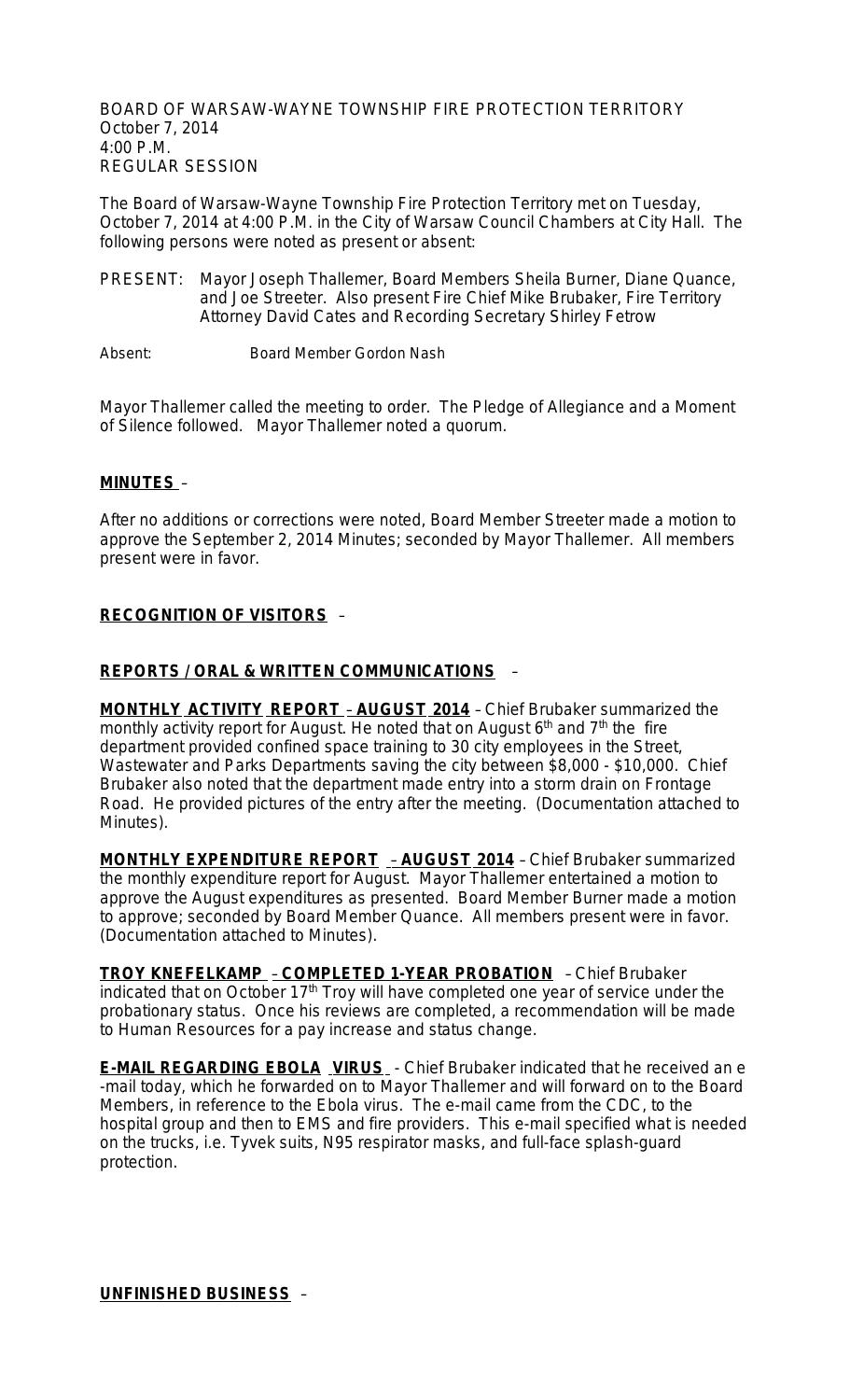**2015 BUDGET** – Chief Brubaker stated that the cascade system budgeted for 2015 has been approved by the Board of Works to be purchased in 2014; therefore, \$45,000 budgeted for the system will be a Line 1 cut in 2015. Mayor Thallemer entertained a motion to recommend approval of the 2015 budget to City Council. Board Member Streeter made a motion to recommend approval; seconded by Board Member Quance. No further discussion. All members present were in favor.

**2014 LINE 2 CUTS** – Chief Brubaker informed the Board Members that he was asked to propose 2014 Line 2 cuts. Chief Brubaker indicated that he looked at the two new hires budgeted in 2014 but not hired and left enough money in salaries/wages, Medicare/FICA, Pension and Medical Insurance to cover their costs if hired yet this year. This calculates to a reduction of \$75,481.00.

### **NEW BUSINESS** –

**CONLEY SEAL COATING RESEAL CONTRACT** – Chief Brubaker stated that the east parking lot at Station 2 needs to be resealed. He presented a quote from Conley Seal Coating in the amount of \$922.50. Mayor Thallemer suggested getting a second quote which Chief Brubaker has agreed to do. Mayor Thallemer entertained a motion to approve the contract contingent upon the second quote not being less than Conley's quote. Board Member Quance made a motion to approve as entertained; seconded by Board Member Burner. All members present were in favor. (Documentation attached to Minutes).

**PROAIR / KOORSEN FIRE & SAFETY CASCADE SYSTEM CONTRACT** – Chief Brubaker noted this is the contract he received verbal OK's from the Fire Territory Board Members prior to taking it to the Board of Works on October 3rd. Chief Brubaker received three quotes of which the Proair quote was included in the packet. The Breathing Air Systems and SCBAS, Inc.'s quotes were presented at the meeting. The Proair quote was the lowest of the three quotes. Board Member Quance made a motion to approve the Proair contract; seconded by Board Member Streeter. All members present were in favor. (Documentation attached to Minutes).

**K21 GRANT APPLICATION** – **APPROVAL TO APPLY** – Chief Brubaker indicated this grant would allow the department to receive three defibrillator units. The department currently carries AED's (automatic external defibrillators). The grant-request defibrillators work in either automatic or manual mode and allow for double sequential defibrillation. This upgrade would allow the fire department to carry the same units as the medics. The grant request is for three units at a cost of \$81,534 with no department match. Board Member Streeter made a motion to approve the grant application; seconded by Board Member Burner. No further discussion. All members present were in favor. (Documentation attached to Minutes).

**SUNGARD** – **MOBILE APP LICENSE FOR FREEDOM CAD** – Mayor Thallemer noted the mobile app license has gone to the Board of Works and has been approved. Chief Brubaker indicated signage of the contract was time sensitive and communication had taken place between him and the Fire Territory Board Members prior to the Board of Works' meeting. Chief Brubaker is in the process of obtaining the devices for the trucks in order to utilize the mobile application. Mayor Thallemer entertained a motion to acknowledge Board of Works' approval of the mobile app license. Board Member Streeter made the motion; seconded by Board Member Quance. All members present were in favor. (Documentation attached to Minutes).

# **TRAVEL R EQUESTS** –

Mayor Thallemer noted that the travel requests have already taken place. Chief Brubaker gave a brief explanation of the Fire Officer 1 class. Mayor Thallemer entertained a motion to approve the travel requests. Board Member Burner made a motion to approve; seconded by Board Member Streeter. All members present were in favor. (Documentation attached to Minutes).

# **OTHER MATTERS THAT MAY COME BEFORE THE BOARD** –